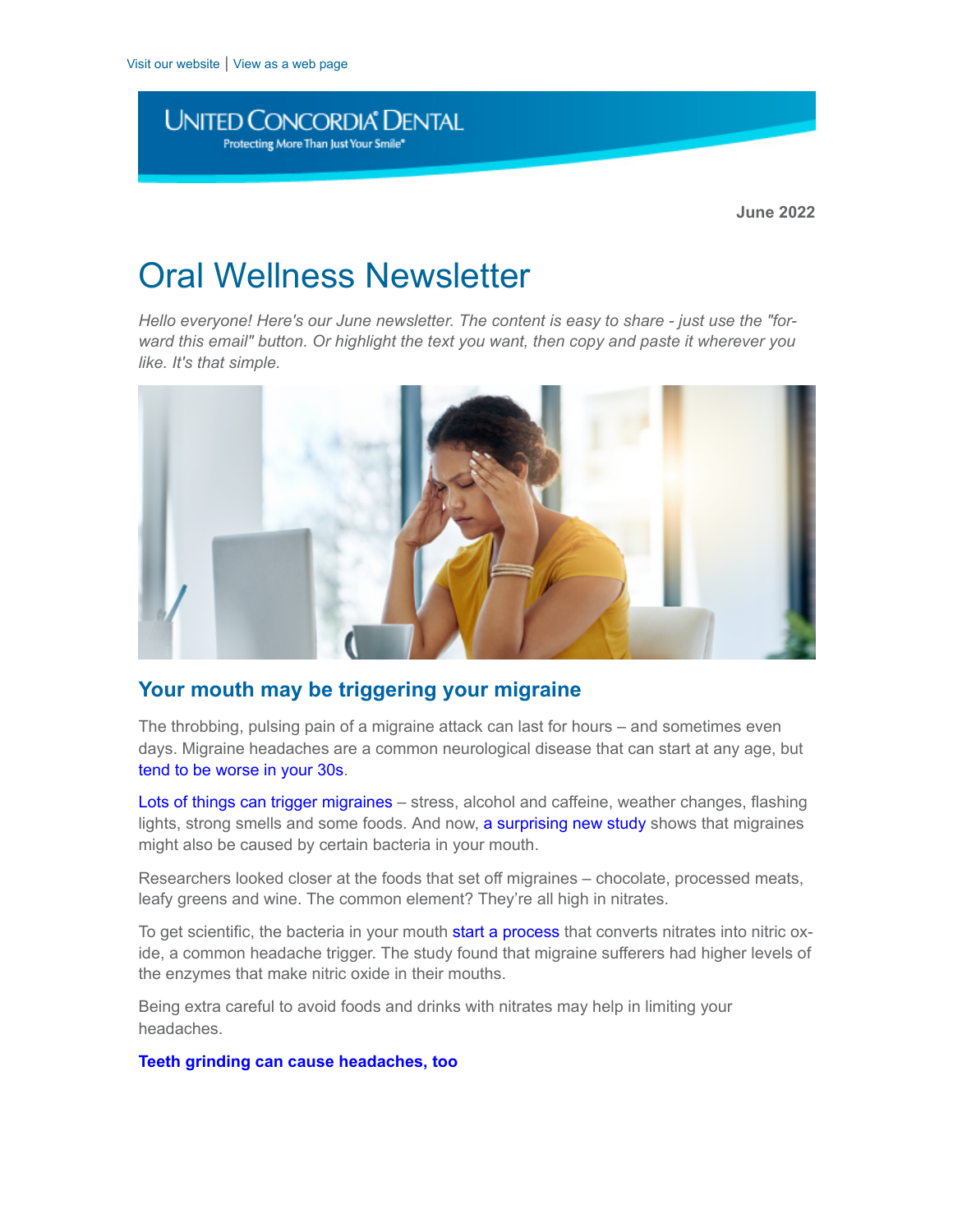

June is Men's Health Month, so our resident expert is chiming in with advice. Dan Tison, Oral Wellness Consultant, says, "C'mon guys, it's time to man up on your oral health."

It's a fact, ladies have an edge when it comes to oral health. Research shows that women go to the dentist twice as often as men – and they have a better record for brushing and flossing[1]

"We men can be stubborn and don't always like to do what we're told," said Tison. "If you blow off brushing, flossing and regular dentist visits, you're asking for trouble."

A lackadaisical attitude towards oral care is likely why over half of the male population has gum disease.[2] "Guys, if your gums are sore and bleed when you brush, you may have it," Tison suggests. "If you suspect gum disease, don't mess around. Get to the dentist right away."

If not treated, gum disease starts to destroy the bone that supports your teeth. This can lead to tooth loss – not a pretty look. But that's not all. Studies have shown that diseases such as diabetes, heart problems and some cancers are linked to periodontitis, the most serious kind of gum disease.[3]

In honor of Men's Health Month, make an effort to step up your oral health game. Mild gum disease is reversible with the right dental care routine, but periodontitis is permanent.

## **[Brush up on proper oral care](https://www.unitedconcordia.com/benefits/oral-health-resources/oral-care-disease-prevention)**

*Every tooth in a man's head is worth more than a diamond.*

*~ Miguel De Cervantes*

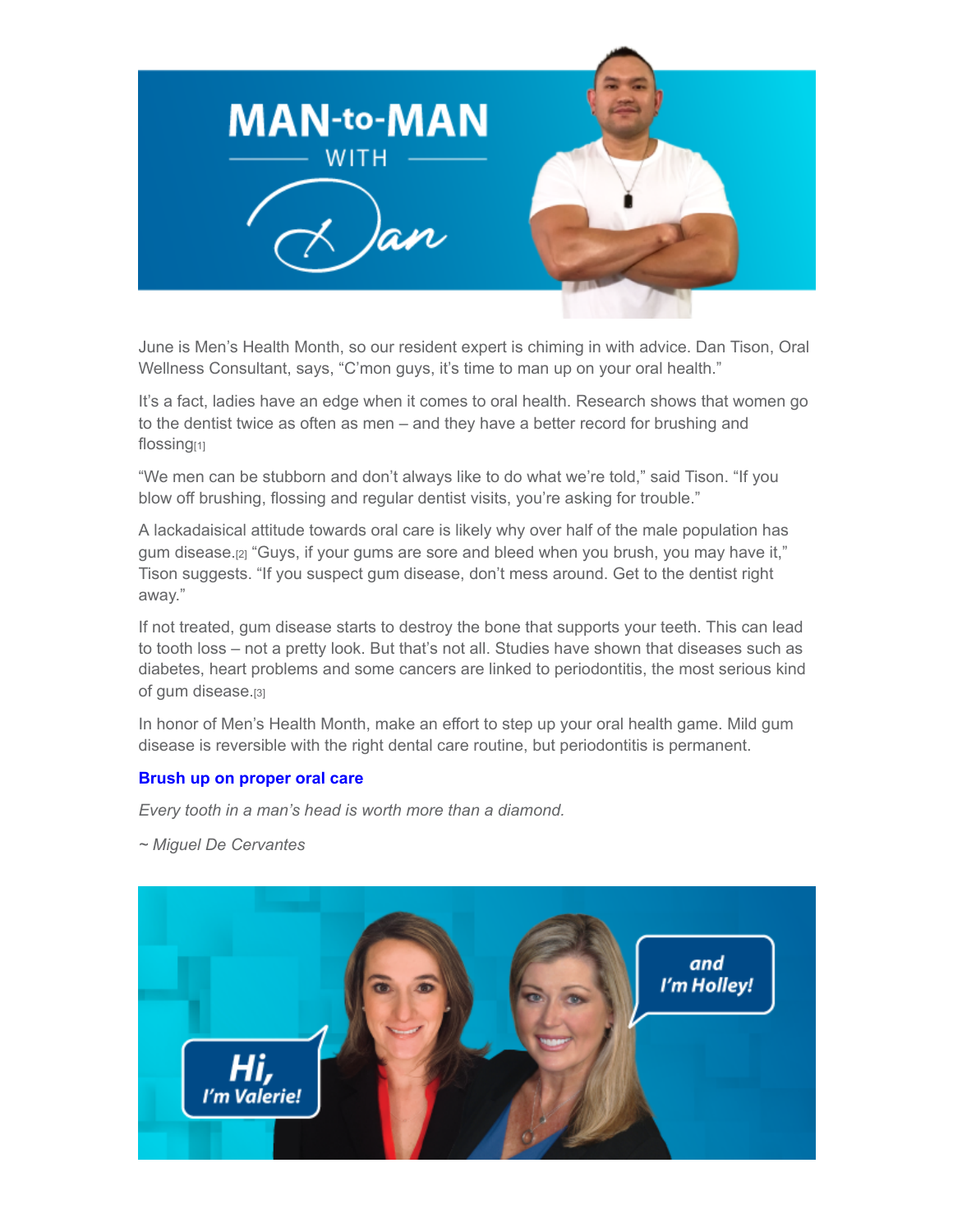## **Taking a trip? Pack these mini dental essentials**

Don't take a vacation from your oral hygiene while you're on the road. Get a waterproof, zippered carrying case and build a grab-and-go dental care kit.

Most pharmacies and retail stores carry travel-size toiletries, where you can find tiny tubes of toothpaste, compact toothbrushes, little bottles of mouthwash and more. Here are the top picks from Val Fleming and Holley Kirkland, our Oral Wellness Consultants.

[On-the-go power toothbrush](https://www.usa.philips.com/c-e/shop/sonicare-partner-store?origin=2_us_en_ucd_ohc) – Save 20% on Philips One by Sonicare in our partner store [Dental floss picks](https://www.amazon.com/Plackers-Micro-Dental-Floss-Travel/dp/B00AL14WES/ref=asc_df_B00AL14WES/?tag=&linkCode=df0&hvadid=312068952922&hvpos=&hvnetw=g&hvrand=6884952261499084789&hvpone=&hvptwo=&hvqmt=&hvdev=c&hvdvcmdl=&hvlocint=&hvlocphy=1025202&hvtargid=pla-568287775902&ref=&adgrpid=65787042927&th=1) – Come with dental floss pre-loaded on an easy-grip handle [Sterile toothbrush covers](https://www.amazon.com/Steripod-Clip-Toothbrush-Protector-Count/dp/B0873WSPQ5/ref=asc_df_B0873WSPQ5/?tag=hyprod-20&linkCode=df0&hvadid=459509466150&hvpos=&hvnetw=g&hvrand=13016142585708991994&hvpone=&hvptwo=&hvqmt=&hvdev=c&hvdvcmdl=&hvlocint=&hvlocphy=1025202&hvtargid=pla-933526444064&th=1) – Protect your toothbrush from germy countertops [Folding toothbrush](https://www.target.com/p/gum-folding-travel-toothbrush-trial-size-2ct/-/A-51237450#lnk=sametab) – A toothbrush and clean cover all in one product [Airline-approved kit](https://www.target.com/p/crest-smile-pro-travel-dental-pack-with-mouthwash-and-toothpaste-trial-size-3ct/-/A-51168933#lnk=sametab) – Mouthwash, toothpaste and toothbrush that meet carry-on rules [Nickelodeon toothbrush](https://www.target.com/p/firefly-oral-care-lol-surprise-value-pack-toothbrush-38-cap-or-baby-shark-mixed-case-toothbrush-trial-size-3pk/-/A-80210691#lnk=sametab) – Bring your kids' favorite cartoon characters along [Dry mouth moisture gel](https://www.target.com/p/biotene-oralbalance-moisturizing-gel-dry-mouth-trial-size-1-5oz/-/A-81314204#lnk=sametab) – A small tube lets you soothe your dry mouth anywhere [Orthodontic dental kit](https://www.amazon.com/Sunstar-124KK-GUM-Orthodontic-Kit/dp/B06XY65XQY/ref=asc_df_B06XY65XQY/?tag=&linkCode=df0&hvadid=312050278235&hvpos=&hvnetw=g&hvrand=894212247913553298&hvpone=&hvptwo=&hvqmt=&hvdev=c&hvdvcmdl=&hvlocint=&hvlocphy=1025202&hvtargid=pla-569615502920&ref=&adgrpid=61714659723&th=1) – The special tools your teen needs for food-free braces



## **Q. It's okay to skip flossing.**

## **A. Wrong!**

Think about it. Each tooth has 5 sides: